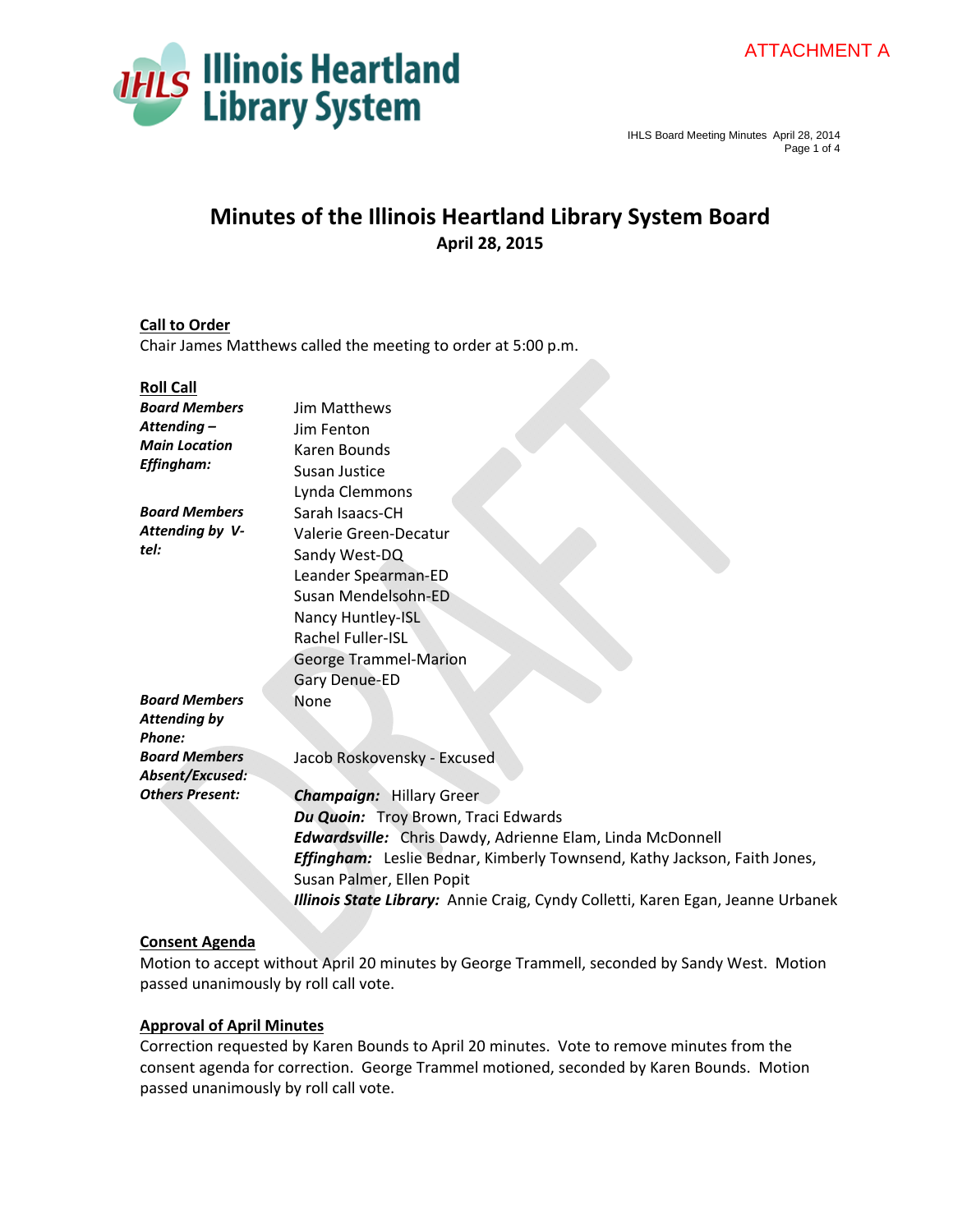

Motion by Jim Fenton, seconded by Karen Bounds to correct the agenda error (Karen's attendance location was incorrect). Motion passed unanimously by roll call vote.

# **Approval of Bills March 2015**:

Discussed at Finance committee meeting per Nancy Huntley. Sarah Justice motioned to approve, Jim Fenton seconded.

# **Financial Report**

Adrienne Elam provided a Cash Flow Analysis ending 3/31/2015. She explained that it shows our cash position and decisions for FY2015, showing both the beginning and ending cash picture. Karen Bounds motioned to accept report, Susan Justice seconded. Motion passed unanimously by roll call vote.

**FOIA:**  No update

# **Public Comment**

None

#### **Communications**

Leslie suggested the article In Praise of Libraries (The Rotarian, March, 2015).

# **Staff Report**

One new employee. We are pending retirement of Faith Jones in Du Quoin. Karen Bounds moved to approve the staff report, Lynda Clemmons seconded. Motion passed unanimously by roll call vote.

#### **Personnel:**

Former employee settlement agreement still in discussion.

# **ISL Report**

- Anne provided information on the May  $12<sup>th</sup> 3<sup>rd</sup>$  Annual All Board Meeting. She encouraged all to attend.
- There will be a Small Public Library Management Institute (SPLMI) session 5/31/2015
- $\bullet$  2<sup>nd</sup> ILEAD USA in June
- Planning grant session for Autism spectrum will convene in September
- Certification process more successful every year
- Completing application Digital Public Library of America (DPLA) site
- Have received 29 applications for Project Next Generation
- No budget news available

# **Committee Reports**:

# **Long Range Planning:**

No meeting – No report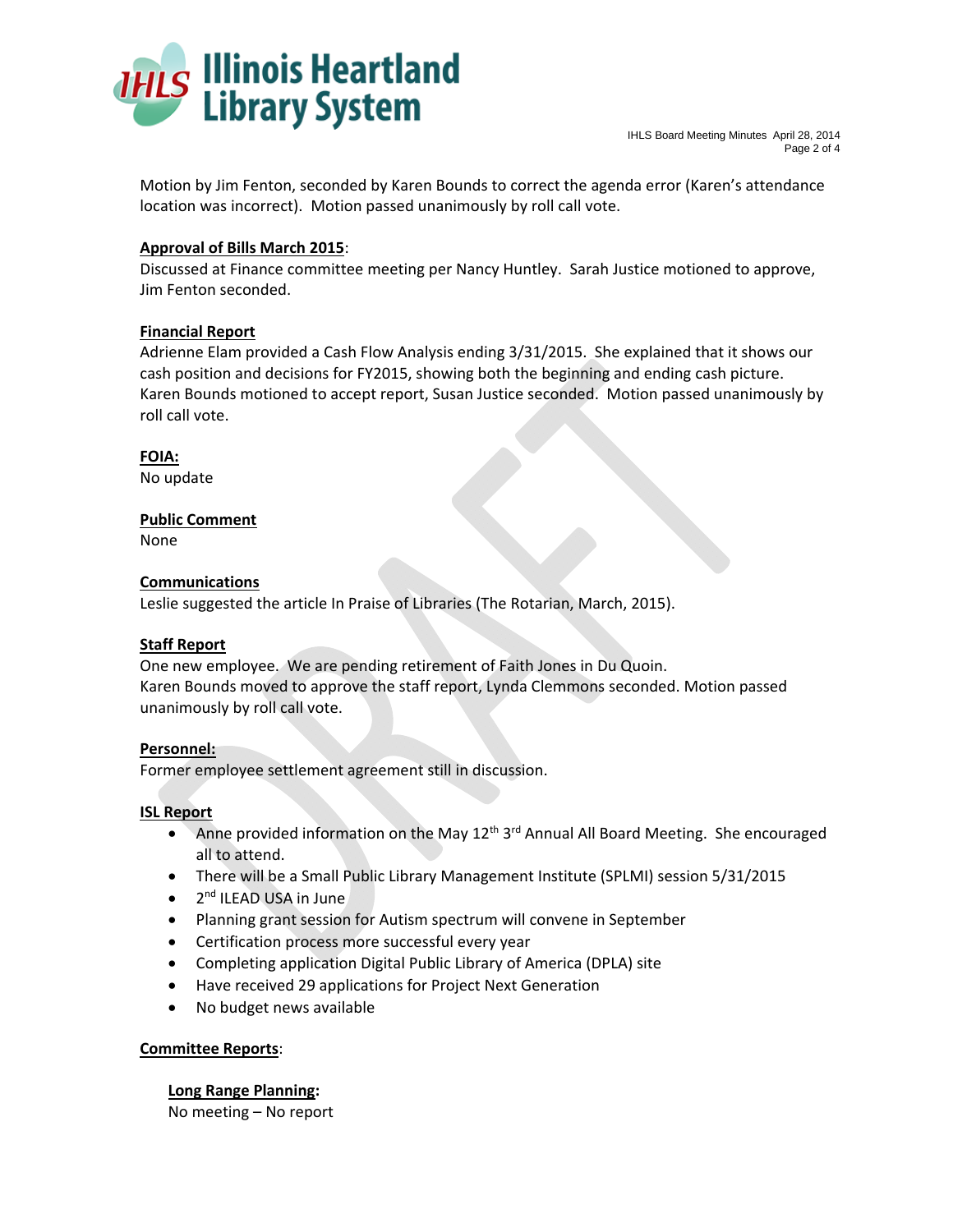

IHLS Board Meeting Minutes April 28, 2014 Page 3 of 4

# **Personnel Committee Report:**

- Director evaluation in process
- Will receive information by 5/8/2015 from director
- There will be a letter from the committee that will go out asking for feedback
- Leslie self-evaluation, Plan of Service, and budget will be included for reference
- Last year's recommendations will be considered

#### **Unfinished Business**

#### **Plan of Service**:

- Jim Fenton motioned to approve, Sandy West seconded. Motion was passed by unanimous roll call vote.
- Leslie referenced the summary form that was provided. It is a snap shot of what we are doing at IHLS. Broader view of the year.

#### **FY2016 Budget**:

- Karen Bounds motioned to approve, Susan Justice seconded. Motion was passed by roll call vote.
- Goal is to operate very lean to maintain as many services as possible.
- Budgeted using flat funding.
- Plan to bring forward FY15 operating surplus
- Will review again FY16 if we receive firm cuts, and will plan to operate as lean as possible.
- Allowing the Long Range Planning process to pan out in order to make the best decisions going forward.

# **New Business:**

**Closed Meeting Minutes**:

Jim Matthews volunteered to review closed session minutes though July 2012. Remaining 10 closed sessions left which will be reviewed in May. Recommend we keep the following minutes closed: 3/29/2011 and 9/24/2013. Recommend that all other minutes be opened. Jim Fenton suggest we take no action at this time. Suggest we take off the table for future discussion. All agreed.

# **Membership Considerations**:

- o Annual task, Ellen explained the process. Three members do not meet criteria. We are submitting notification to the Illinois State Library. Suspended libraries have sixty days to take action.
- o Application for membership for the Decatur Correctional Center's law library is also included.
- o Motioned by Karen Bounds to approve suspensions, Valerie Green seconded. Motion unanimously passed by roll call vote.
- **Required Citations:**
	- o Area Per Capita Grant includes a new section in FY16 with regards to board members and citation requirements.